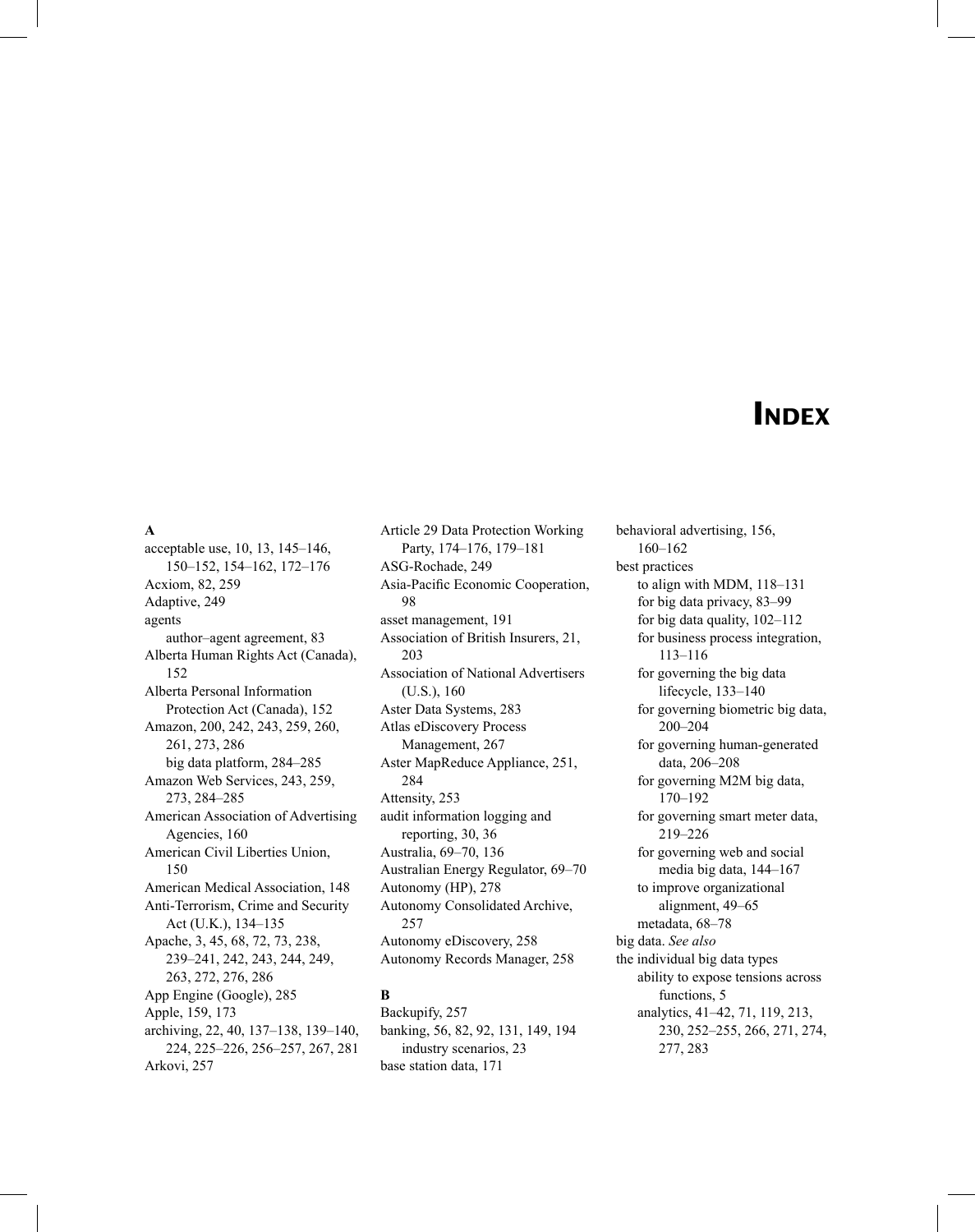archiving of, 22, 40, 133, 137– 138, 139–140, 224, 225–226, 256–257, 281 at rest, 137, 242 business case for, 37–42 business glossary definitions, 68–71 characteristics of, 3 custodian, 62 defined, 4-5 differences of, 6 discovery, 247–248, 265, 269, 280, 281 disposal of, 34, 92, 140, 223 examples of, 3 importance of reference data, 124–125 industries leveraging, 9 information governance disciplines applied to, 12–15 integration, 113–116, 244, 264, 269, 273, 277, 279, 281, 283 integration with master data, 117–131 lifecycle management, 5, 9, 14–15, 30, 34, 133–140, 184, 208, 223–224, 233, 255–258, 267, 274, 281 maturity assessment, 29–36 monetization of, 4, 231, 234 as part of an information governance program, 4 platforms, 261–286 privacy, 5, 79–99, 254–255, 266–267, 282 quality, 42, 101–112, 152–154, 181–184, 228, 232, 248–249, 265, 270, 280–281, 286 reference architecture, 237–260 reporting, 252–255, 266, 271, 274, 277 responsibilities, 60–65 retention of, 11, 12, 22, 23, 92, 133, 139–140, 180, 185–186 roles, 54–6074 security, 254–255, 266–267, 282 semi-structured, 107 sensitive, 73–74, 84–86 and the "three Vs," 3 types of, 9, 10–12

unstructured, 77, 107, 123, 126–127, 130 vendors, 261–286 Big Data Analytics (RainStor), 257 Big Data Appliance (Oracle), 268, 272 Big Data Connectors, 268 big data governance financial benefits, 31, 39 organizing for, 49–65 roadmap, 43–46 roles and responsibilities, 54–64 stakeholders, 31, 102–103 symbiosis with BPM, 115 introduction to, 3–7 framework, 9–28 Big Data Retention (RainStor), 257 big transaction data. *See* transaction data (big) BigIndex, 263 BigQuery, 285 BigSheets, 263 biometrics big data, 12, 16, 18, 21, 59 acceptable use of, 200–202 customers and employees, 200–202 defined, 199 governance of, 199–204 privacy and, 200–202 regulations, 202–204 BMC Remedy, 250 BP oil spill, 137 Brandeis, Louis, 13, 79 British Standards Institute, 191 browser fingerprinting, 84 bulk data movement, 245 Business Analytics (Pentaho), 285 business case for big data governance, 37–42 business glossary, 68–71, 191, 216, 249 vs. data dictionary, 68 manager, 77 Business Glossary (Informatica), 249, 281 Business Intelligence Tools (Oracle), 271 business outcomes, 29, 31–32

business process integration, 9, 14, 113–116 business process management (BPM), 113, 286 business rules, 111 Business Suite (SAP), 273 BusinessObjects, 252 BusinessObjects Business Intelligence, 274 BusinessObjects Data Management, 248 BusinessObjects Data Services, 247, 273 BusinessObjects Information Steward, 250, 273

#### **C**

California privacy protection, 94–95 California Public Utility Commission, decision 11-07- 056180–181 call detail records (CDRs), 19, 109–110, 122, 124, 194–195, 228, 242 Canada, 152 case studies advanced condition monitoring (railroad), 184–187 advanced condition monitoring (THSRC), 38 Austrian law student, 90 behavioral advertising principles, 160–162 big claims transaction governance, 51–54 big data analytics, 41 California privacy protection, 94–95 California smart meter privacy, 180–181 centralized insurance claims database, 195–196 claims data stewardship, 112 clickstream data governance, 167 customer matching, 229–230 data breach at health insurer, 39 demand signal repositories (DSRs),196–198 E.U. geolocation guidelines, 174–175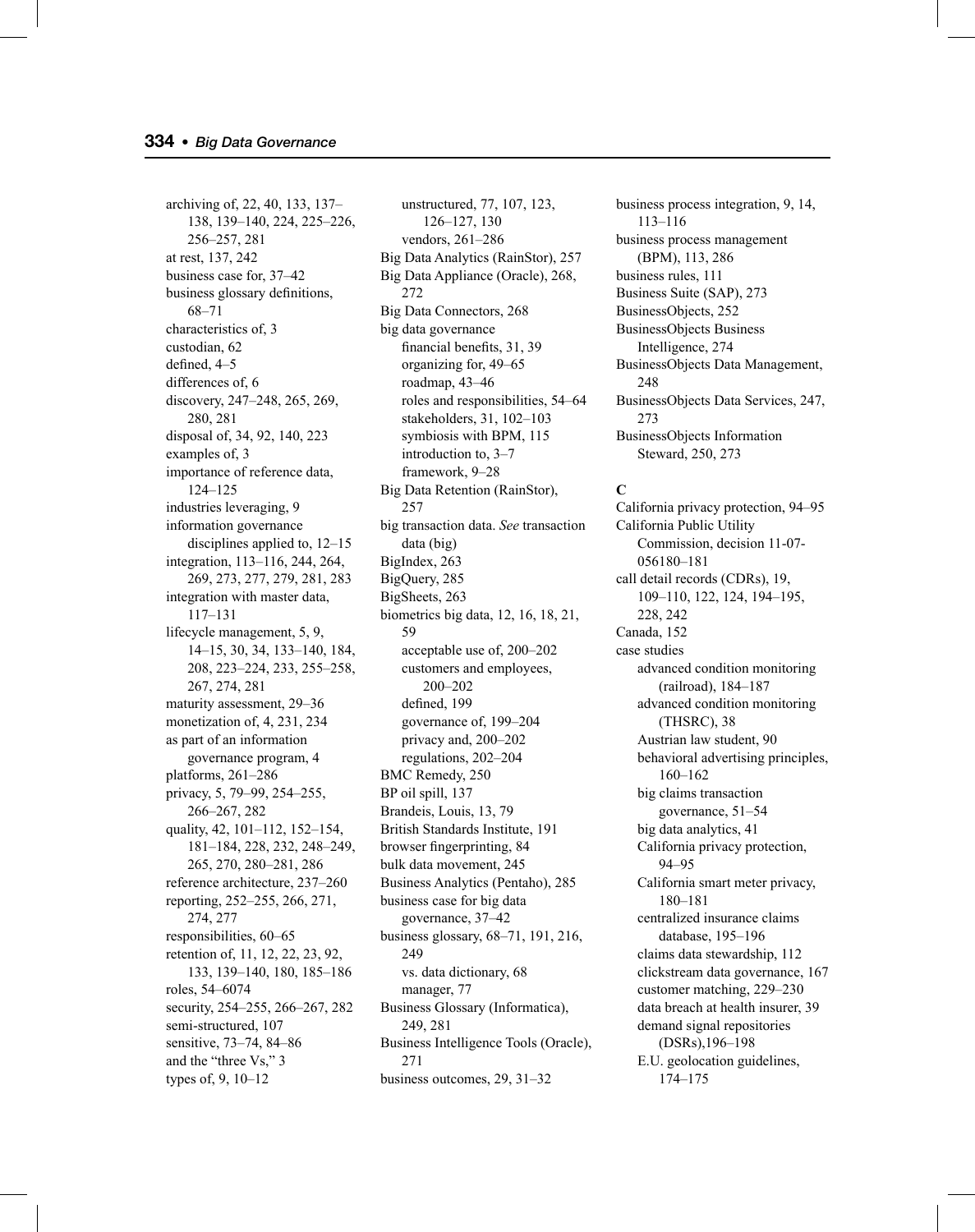E.U. smart meter privacy, 179–180 electricity outages in Italy, 183–184 eliminating duplicate CDRs, 194–195 employee-related geolocation data, 176 employers requesting Facebook information, 150 executive sponsorship, 64 FDA and off-label information, 147–148 facial recognition and social media, 200–202 financial institution roadmap, 45–46 genetic data regulations, 202–204 geospatial data governance, 42 Google bypassing Safari privacy settings, 159 Hadoop/data warehousing implementation, 76–77 Hadoop for data archiving, 138 hybrid big data, master data, data warehouse strategy, 252 improving health and wellness programs, 207–208 implementing lifecycle governance, 40–41 integrating email with customer MDM, 127–131 leveraging social media, 115 Location Privacy Protection Act, 173–174 managing social media perceptions, 146 Mars Climate Orbiter, 6 masking sensitive voice data, 206–207 mobile phone tracking, 80 monitoring realtime network performance, 109 neonatal intensive care unit, 110–111 Netflix investigated by FTC, 85 network master data, 120 network monitoring system, 139 oil and gas sensor data, 189–191

pharmacy benefits roadmap, 43–44 pregnant teenager, 85–86 product master data quality, 123–124 production volumetrics, 57 public transport awareness solution, 182 reducing patient readmission rate, 213 securing the smart grid, 188 sensor data in a school building, 108–109 smart meter governance, 220 social listening, 106 social media for claims investigation, 145 Stuxnet worm, 187–188 T-Mobile big data, 230 telco big data and master data, 121–122 telco retention requirements, 134–136 Tweeting travelers detained, 80 Twitter data accuracy, 232 Twitter data quality, 103–104, 232 U.K. cookie regulations, 157–158 Web commerce policies, 162–165 Cassandra, 243, 286 Cassandra File System (CassandraFS), 240, 243 Change Data Capture (CDC), 245 chief data officer, 60 churn, 19, 118, 119 Cisco, 243 claims administration/investigation. *See* insurance claims analytics, 16, 70, 111–112 Clarabridge, 246 classification and metadata, 30, 36 clickstream analytics, 70, 76, 166–167 cloud, 258–259, 278, 282 Cloud (Informatica), 259, 282 Cloud Preservation, 257 Cloud Storage (Google), 285 Cloudera, 72, 242, 262, 272

Cloudera CDH, 272 Cloudera Manager, 272 Cognos, 252, 253, 264, 265, 266, 278 Cognos Business Viewpoint, 265 Cognos Consumer Insight, 253, 264, 266 Collective Intellect, 253, 271 Comcast, 278 communications service providers. *See* telecommunications complex event processing, 242 Compliance, Governance and Oversight Council, 140 Composite Software, 246 Compute Engine (Google), 285 confidence intervals, 152 consent, 158–159 Constant Contact, 243 consumer packaged goods, 58, 58–59, 114, 119, 124, 194, 197 industry scenario, 22 Content Analytics (IBM), 264 Content and Predictive Analytics for Healthcare (IBM), 264 Content Collector (IBM), 267 Content Manager, 267 Converged Cloud, 259, 278–279 cookies, 154–162 core disciplines, 31 Coremetrics, 253, 266 Couchbase, 243 CouchDB, 243 Council of Better Business Bureaus (U.S.), 160 Customer Hub, 270 customer experience analytics, 246 customer relationship management (CRM), 127 customer service, 39 function scenario, 24–5

#### **D** data

amount of in digital universe, 3 architecture, 30, 35 federation, 246 lineage, 75 master, 117 personal, defined, 81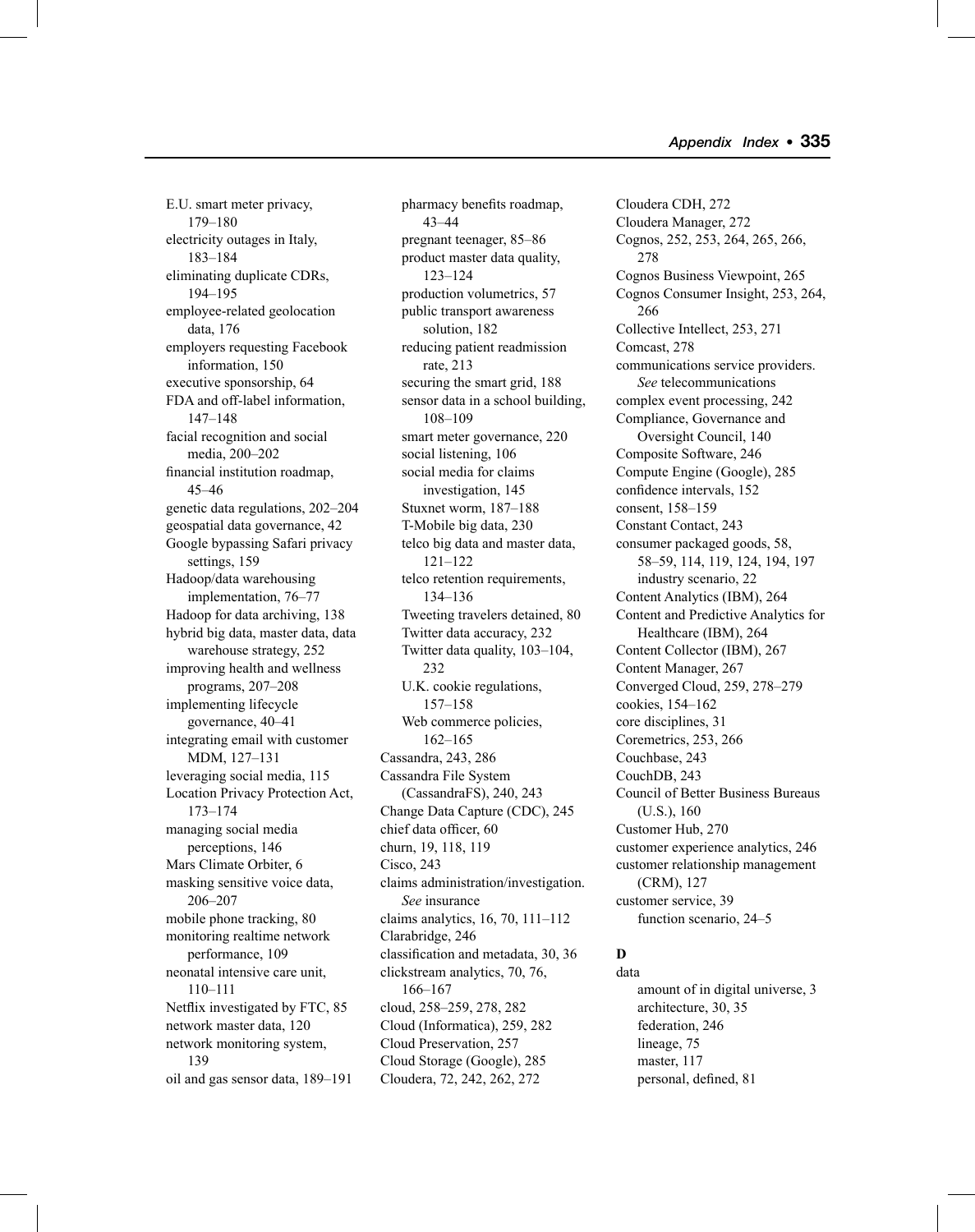quality, 9, 12, 13–14, 167, 223. *See also* data quality management reference, 123 replication, 245–246 trusted, 68, 283 types of, 3 virtualization, 24 data architect, 78 Data Archive (Informatica), 256, 280, 281 data brokers, 81–82, 93, 259 data collectors, 81 data dictionary, vs. business glossary, 68 data discovery tools, 86, 241, 247–248, 281 Data Explorer, 247, 280, 282 Data Governance Director, 250 Data Integration (Pentaho), 285–286 Data Integration Studio, 283 Data Integrator Application Adapter for Hadoop, 269 Data Integrator Enterprise Edition 11g, 269 data lineage administrator, 78 data profiling tools,  $74, 247-248$ data masking, 206–207, 255 Data Masking (Informatica), 255, 280, 282 Data Protection Commissioner (Ireland), 203 Data Quality (Informatica), 248, 280 data quality management, 3, 13, 30, 33–34, 41, 120, 232, 248–249 defined, 101 difference between traditional and big data programs, 101–102 Data Replication (Informatica), 246, 280 data risk management, 29, 33 data scientist, 59–60, 78 Data Services (Informatica), 246, 280 data steward, 78, 102, 111–112 asset, 62 big data, 54–59 big transaction, 58–59 biometric, 59

chief, 62 customer, 62 human-generated, 59 M2M, 56 materials, 62 reference, 125 web and social media, 55–56 Data Subset (Informatica), 258, 281 data users, 82 data warehousing, 24, 225, 241, 246, 251, 265, 271, 274, 277 Database 11g, 243, 251, 268, 271 Database Appliance (Oracle), 271 databases, 243–244, 255, 264, 268–269, 273, 276 DataFlux, 282 DataFlux Data Management Platform, 283 DataFlux Data Management Studio, 247, 248 DataFlux Marketplace, 259 DATAllegro, 277 DataStax, 243 DB2, 243, 251, 263, 264 DB2 Analytics Accelerator for z/ OS, 244 DB2 for z/OS, 244, 264 de-identifying private data, 84 Dell Parallel Data Warehouse Appliance, 277 demand signal repositories (DSRs), 22, 58, 59, 196–198 Denodo, 246 Deutsch, Tom, 15 Direct Connector for HDFS, 244, 269 Direct Marketing Association (U.S.), 160 DNA mapping, 21, 202 DNA splicing, 21, 202 Documentum, 284 Documentum Records Manager, 258 Dynamic Data Masking (Informatica), 282 Dynamics CRM Online, 282 Dynamics GP, 282 Dynamics NAV, 282 DynamoDB, 243, 284–285

**E** eBay, 72 E-Business Suite (Oracle), 282 eDiscovery, 140, 136, 137, 139–140, 256, 258, 267, 278 eDiscovery Analyzer, 264 eDiscovery Manager, 258 eDiscovery Solution, 267 education, 108–109 industry scenario, 24 Elastic Compute Cloud, 284–285 Elastic Map Reduce, 259, 284–285 EMC, 77, 242, 250, 251, 257, 258, 260, 261, 286 big data platform, 284 enablers, 31 EnCase eDiscovery, 258 encryption, 255 Endeca Information Discovery, 246, 269 Enterprise Data Quality family (Oracle), 248, 270 Enterprise Data Quality Match and Merge, 270 Enterprise Data Quality Parsing and Standardization, 270 Enterprise Data Quality Product Data Match and Merge, 270 Enterprise Data Quality Product Data Parsing and Standardization, 270 Enterprise Data Quality Profile and Audit, 247, 270 Enterprise Linux, 272 Enterprise Miner, 283 Enterprise Records, 258, 267 Enterprise Vault, 257, 258 Erado, 257 EURODAC, 199 European Convention on Human Rights, Article 8, 87 European Data Protection Authority, 97 European Data Protection Directive, 81, 87, 88, 96, 174–75 European Directive 2002/58/EC, 157–158 European Directive 2009/136/EC, 158 European Directive 95/46/EC, 158, 179–180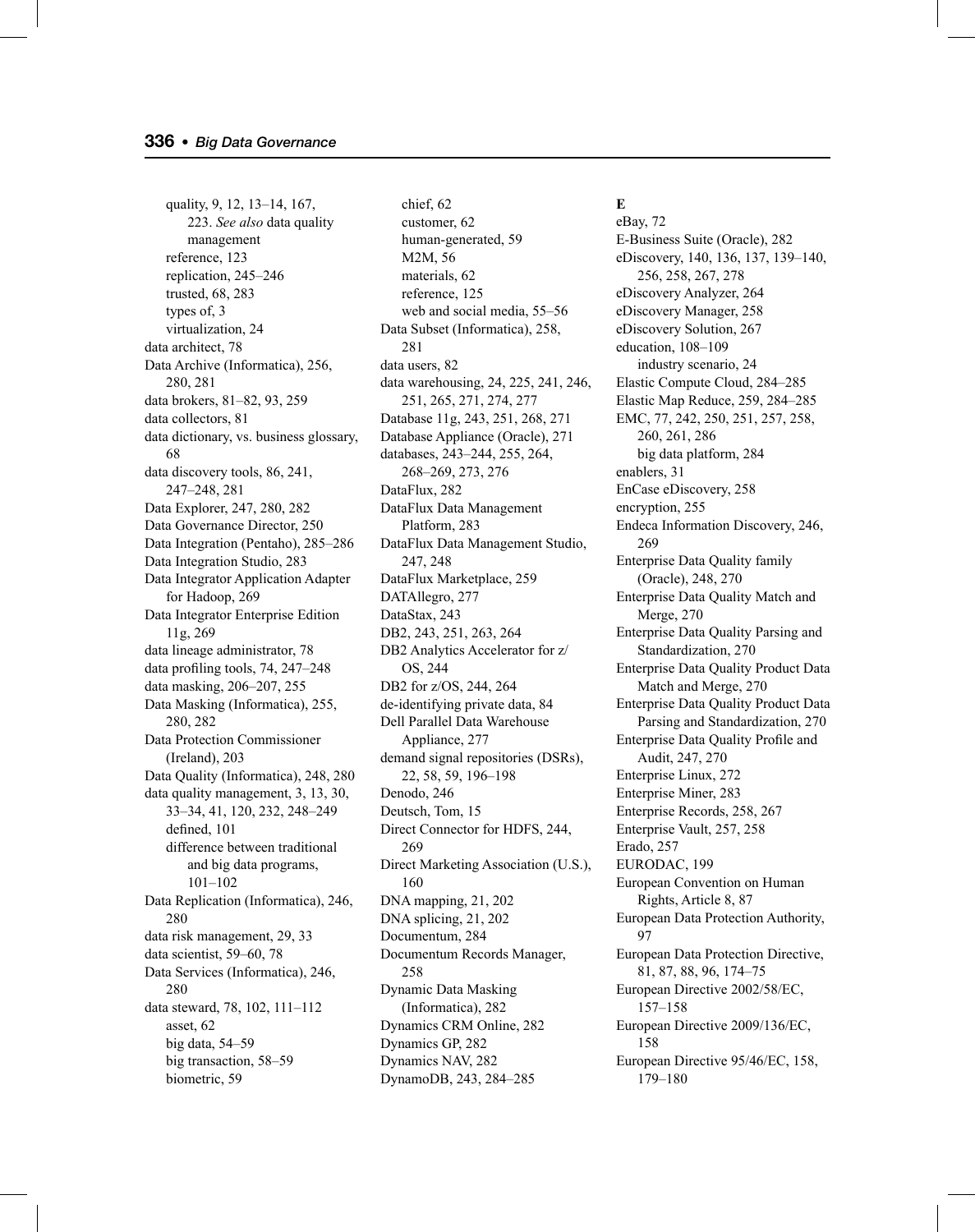European Economic Area, 98 European privacy regulations, 87–90 European Union Article 29 Data Protection Working Party, 174–176 European Union Charter of Fundamental Rights, Article 8, 87 European Union General Data Protection Regulation, 203 evidence collection, 258 Exadata Database Machine, 271 Exalytics In-Memory Machine, 251, 271 Excel, 225, 258, 277, 286, 286 executive sponsorship, 63 experimentation, 15 Extract, Load, and Transform (ELT), 245, 269, 281 Extract, Transform, and Load (ETL), 245, 269, 273, 277, 280, 286

## **F**

Facebook, 10, 13, 14, 17, 20, 26–27, 35, 55, 80, 82, 115, 116, 118, 131, 143, 145, 146, 149, 150–151, 152, 153, 200, 245, 250, 280, 281 Statement of Rights and Responsibilities, 152 Facebook Platform Policies, 18, 125–126 facial recognition technology, 18, 200–202 Fast Clone, 246, 280 FileNet Content Manager, 267 financial services, 45–46, 81, 139, 208, 251–252, 263, 271. *See also* banking, insurance fleet monitoring, 182 Flume, 242 Foursquare, 170 framework for big data governance, 9–28 France, 135 fraud analytics, 75, 252 function scenarios. *See* individual functions

#### **G**

General Data Protection Regulation (European Union), 88–90 General Parallel File System (GPFS), 240, 264 genetic data, 21,202–204 geolocation data, 11, 13, 20, 79, 82, 121–124, 170–172, 252 acceptable use of, 172–176 defined, 170 regulations regarding use of, 173–175 types of, 170–172 geospatial data, 21, 42, 73, 182 German Data Access and Digital Signature Authentication Law (Germany), 137 Germany, 38, 135, 137, 152 Global Data Synchronization (GDS), 197 Global Retention Policy (IBM), 255, 266, 267 global positioning system (GPS) data, 79, 80, 122, 169, 171, 182 glossary, business. *See* business glossary GlusterFS, 240 goals, 31 GoldenGate, 246, 269 GoldMine, 282 Google, 82, 159, 160, 173, 239, 248, 259, 260, 261, 286 big data platform, 285 Google Cloud Platform, 259, 285 Google Search Appliance, 248 government, 63–64 Graduate Management Admission Council, 92 Greenplum, 251, 286 Greenplum Chorus, 284 Greenplum Data Computing Appliance, 284 Greenplum Database, 284 Greenplum HD, 284 Greenplum Unified Analytics Platform, 284 Groupon, 278 Guidance Software, 258 Gzip, 138, 257

#### **H**

Hadoop, 3, 13, 33, 35, 68, 71–73, 74, 75–77, 78, 109, 137–138, 193, 233, 237, 238, 245, 246, 248, 249, 251, 252, 253, 257, 259, 262, 263, 264, 268, 273, 274, 277, 278, 279, 280, 281, 282, 284, 285, 286 defined, 239 distributions, 241–242, 243, 260, 262–263, 272, 276, 284 security shortcoming, 254 subprojects and technologies, 239–242 Hadoop Common, 239, 240 Hadoop Distributed File System (HDFS), 71–73, 239, 240, 254, 264, 269, 271, 280, 283 HANA, 243, 273, 273, 274, 275 *Handbook of Data Intensive Computing*, 254 Hanzo Archives, 257 *Harvard Law Review*, 13, 79 HBase, 240, 243, 263 HCatalog, 73, 249 HDFS READ, 244 healthcare/health plans, 58, 77, 98, 107, 110–111, 111–112, 114, 124, 194, 207–208, 263, 264 big claims transaction data, 71 big data governance, 213–217 claim codes, 50–54 industry scenarios, 15–17 and RFID data, 178 and social media, 146, 148 Higher Education Constituent Hub, 270 Hive, 240, 241, 249, 284, 286 Hive Open Database Connectivity driver (Microsoft), 277 HiveSQL, 241 HortonWorks, 242, 276 Howl. *See* HCatalog HP, 251, 257, 258, 259, 260, 262, 273, 280, 281, 286 big data platform, 278–279 big data platform (diagram), 262 HParser, 244, 280, 281 human-generated big data, 12, 17, 24–25, 59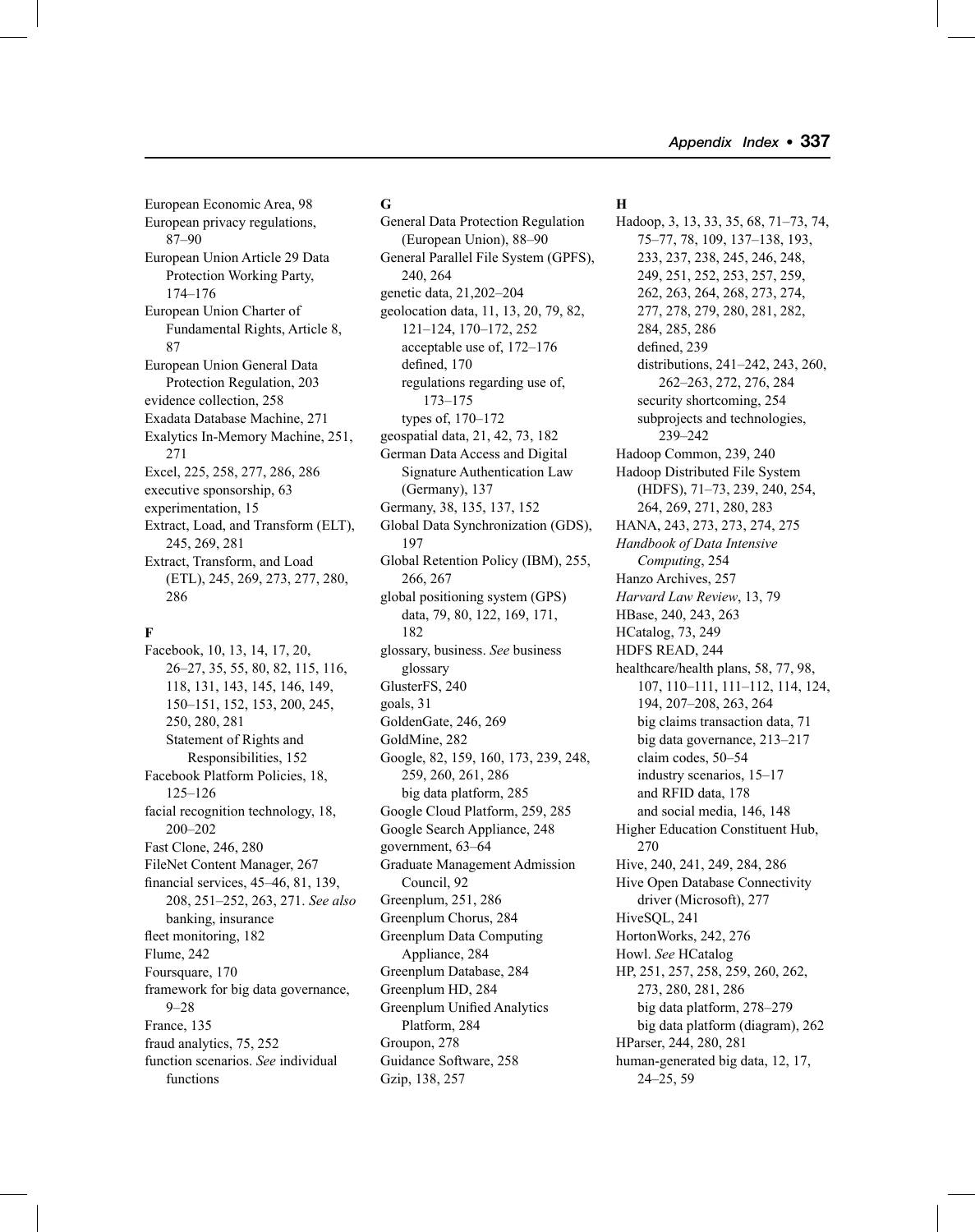enriching MDM with, 208– examples of, 205 governance of, 205–209 managing the lifecycle of, 207 masking policies, 206–207 using to improve quality of structured data, 207–208 human resources, 115 function scenario, 26–27 use of geolocation data, 175–176 use of social media, 150–152 Hyperion Data Relationship Management, 270 Hyperion Performance Management Applications, 271 HyperSQL Database, 244

## **I**

IBM, 29, 225, 240, 242, 243, 244, 245, 246, 247, 248, 249, 250, 249, 251, 252, 253, 255, 256, 257, 258, 260, 261, 273, 286 big data platform, 262–267 big data platform (diagram), 262 IBM Information Governance Council Maturity Model, 29–31 ICD healthcare codes, 50–54, 124 impact analysis, 75–77 Imperva, 255 in-memory databases, 243 Incubator, 73, 249 India, 95, 136 industry scenarios. *See* individual industry entries Informatica, 245, 246, 247, 248, 249, 250, 251, 255, 256, 258, 259, 260, 261, 278, 286 big data platform, 279–282 big data platform (diagram), 279 Information and Privacy Commissioner of Ontario (Canada),180–181 information governance charter, 32 council, disciplines, 9, 13–15 maturity assessment, 29–26 maturity categories, 29–31 maturity model, 29–31 officer, 60-6161

responsibilities, 60–65 roadmap, 43 roles, 54–60 working group, 61 *Information Lifecycle Governance Leader Reference Guide*, 258 information lifecycle management, 5, 9, 14–15, 30, 34, 133–140, 184, 208, 223–224, 233, 255–258, 267, 274, 281 Information Management (SAS), 282, 283 Information Management System (IMS), 244, 264 information policy management, 249–250 information security and privacy, 30, 35 function scenario, 27 information services/technology, 40, 124, 133, 137, 166–167 function scenario, 25 Information Technology Act of 2009 (India), 136 Information Technology Rules (India), 95 Informix, 264 InfoSphere BigInsights, 244, 262, 263, 264 InfoSphere Business Glossary, 249, 265 InfoSphere Data Replication, 246, 264 InfoSphere DataStage, 263, 264 InfoSphere Discovery, 247, 264, 265 InfoSphere Federation Server, 246, 264 InfoSphere Guardium, 255, 266, 267 InfoSphere Information Analyzer, 247, 264, 265 InfoSphere Master Data Management, 250, 265 InfoSphere Master Data Management Custom Domain Stand Alone, 265 InfoSphere Master Data Management Reference Data Management Hub, 265 InfoSphere Metadata Manager, 249

InfoSphere Metadata Workbench, 265 InfoSphere Optim Data Growth Solution, 256 InfoSphere Optim Data Masking Solution, 255, 266 InfoSphere Optim Test Data Management Solution, 258, 267 InfoSphere QualityStage, 248, 265 InfoSphere Streams, 242, 263, 264 InfoSphere Warehouse, 251, 263, 265 Initiate, 265 Institute of Asset Management, 191 insurance, 77, 114, 124, 131, 181, 194, 195–196, 203 big claims transaction data, 58, 70 claims investigation using social media, 20, 145 industry scenarios, 20–21 and social media, 145–146 underwriting (pricing), 69, 145–146 Integrated Automated Fingerprint Identification System (IAFIS), 199 intelligence, 59, 199, 242 International Mobile Equipment Identity (IMEI), 134 International Mobile Subscriber Identity (IMSI), 134 "internet of things," 169 Internet service providers, 94 Ireland, 202–203 ISO/IEC 11179-4, 69 Italian Electrical Authority, 70, 182 Italy, 70, 135, 183–184, 255

#### **J**

Jaql, 263 JAQL\_SUBMIT, 244 Java Virtual Machine, 272 JD Edwards, 282 job candidates, screening, 26–27

## **K**

Kalido, 249 Klout, 277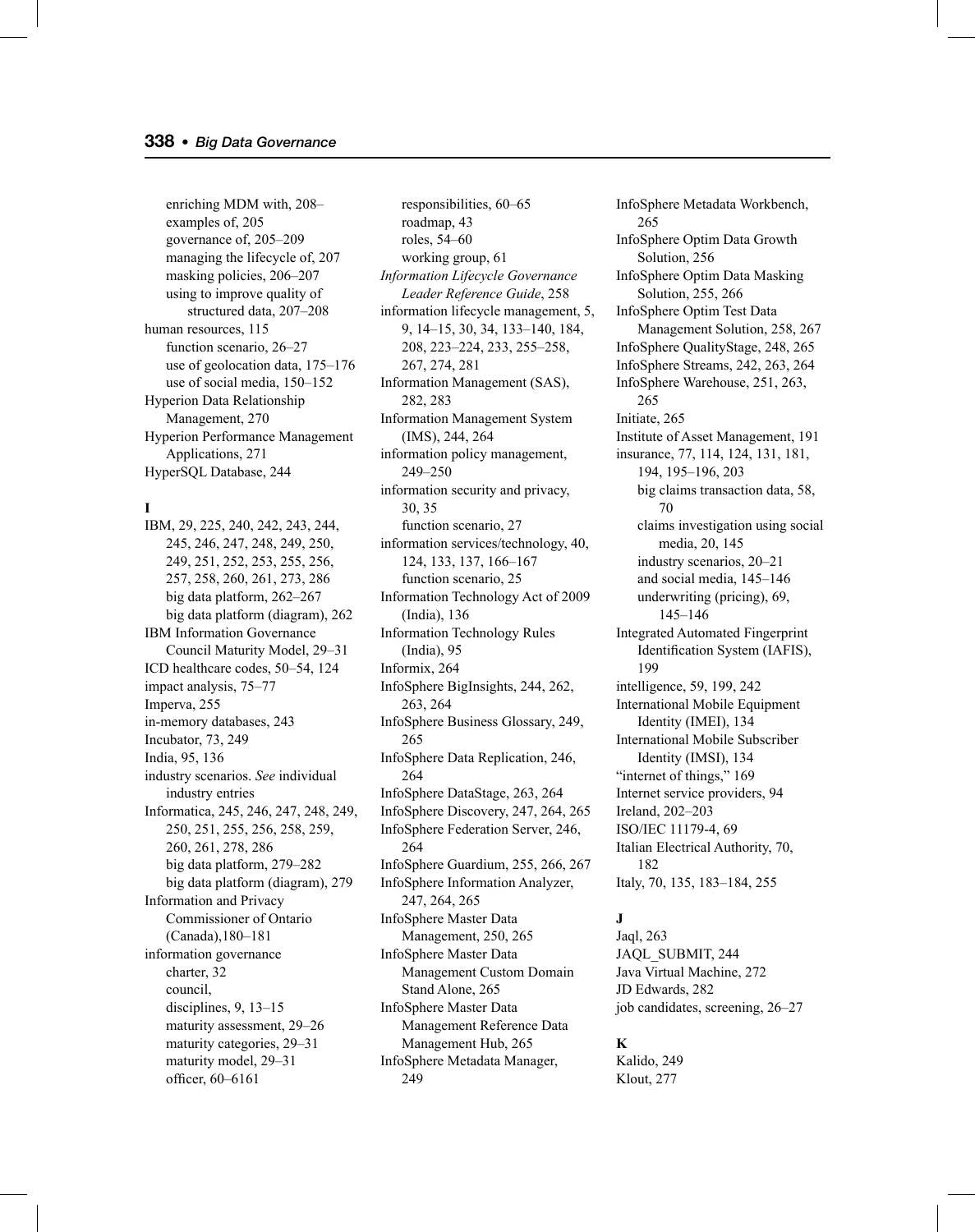#### **L**

law enforcement, 59, 134, 180, 199 legacy databases, 244 legal, 136, 137, 149–150, 199, 202, 258 License Agreement for Provision of Internet Services (India), 136 life sciences, 55, 147–148 lifecycle management. *See* information lifecycle management LinkedIn, 10, 26, 145, 149, 151, 245, 280 Lithium, 253 Loader for Hadoop, 244, 268 location-based services, 119, 120 longitudinal data warehouses, 24 loyalty programs, 17, 19, 201, 202 Lucene, 263 LZO, 138, 257

#### **M**

machine-to-machine (M2M) big data, 11–12, 15, 17, 18, 20, 21, 22, 23, 25, 26–27, 56–57, 253, 275 defined, 11-12, 169 governance of, 169–192 metadata for, 181–184 quality of, 181–184 retention policies, 184 MapR, 242 MapReduce, 36, 233, 239, 240, 241, 244, 251, 268, 271, 273, 276, 281, 283, 284 marketing function scenario, 25–26 Mars Climate Orbiter, 6 master data, 33, 35, 117–131, 216, 229–231 domain, 118 integration, 14, 117–131 network, 119–120 quality, 119–120, 121–124, 184–187 Master Data Governance (SAP), 273 master data management (MDM), 9, 40, 55, 60, 113, 115, 116, 117, 118, 127–131, 250–251, 265, 270–271, 273, 281, 286

Master Data Management (Informatica), 250, 281 Master Data Management Suite (Oracle), 250, 270 maturity assessment, 29–36 maturity model, 29–31 MDM for Product Information Management (IBM), 265 Medium Access Control (MAC) address, 171 metadata, 4, 9, 10, 13, 30, 67–78, 86, 167, 184, 265, 281 administrator, 77–78 best practices for big data governance, 68–78 for big data, 249–250 big data challenge for, 67 defined, 67 as enabler for Hadoop, 71–73 and M2M data, 181–184 Metadata Manager (Informatica), 249, 281 Metadata Server (SAS), 283 metrics, 111–112, 165–167 Microsoft, 77, 127, 225, 241, 242, 243, 244, 256, 260, 262, 267, 282, 284, 285, 286 big data platform, 275–278 big data platform (diagram), 276 Microsoft System Center, 276 MicroStrategy, 278 MongoDB, 243, 286 Monster.com, 149 Morgan-Stanley and Co., 208 MySQL, 244, 285

# **N**

Netezza, 244, 251, 263, 264, 265, 286 Netflix, 85, 243 NetFlow, 139 NetSuite, 282 NetWeaver Business Warehouse, 274 NetWeaver Information Lifecycle Management, 274 NetWeaver Master Data Management, 250, 273, 273 NetWeaver Process Orchestration, 274

network master data, 119–120, 229–230 network monitoring application, 139 *New York Times*, 85 Nielsen, 82, 182 North American Electricity Reliability Corporation-Critical Infrastructure Protection (NERC-CIP), 188 Northeastern University, 213 NoSQL, 35, 78, 137, 240, 243, 251, 285, 286 NoSQL Database (Oracle), 269 NoSQL Database Community Edition (Oracle), 272 NoSQL databases, 243 Nuix eDiscovery, 258

## **O**

Obama administration, 94 Office of the Information and Privacy Commission (Canada), 152 oil and gas, 42, 57, 115, 137, 187 governance of sensor data, 189–191 industry scenarios, 21–22 Open Studio, 286 OpenPages, 250, 265 OpenText, 256 OpenText Records Management, 258 optimization, 4 Oracle, 243, 244, 246, 247, 248, 250, 251, 253, 256, 260, 261, 282, 285, 286 big data platform, 268–72 big data platform (diagram), 268 organization, 9, 13, 49–65 organizational structures and awareness, 29, 32 outsourcing, 96

## **P**

P20 data warehouses, 24 PageFreezer, 257 ParAccel, 251 Payment Card Industry Data Security Standard, 207 PCI Security Standards Council, 207 Pentaho, 245, 252, 260, 261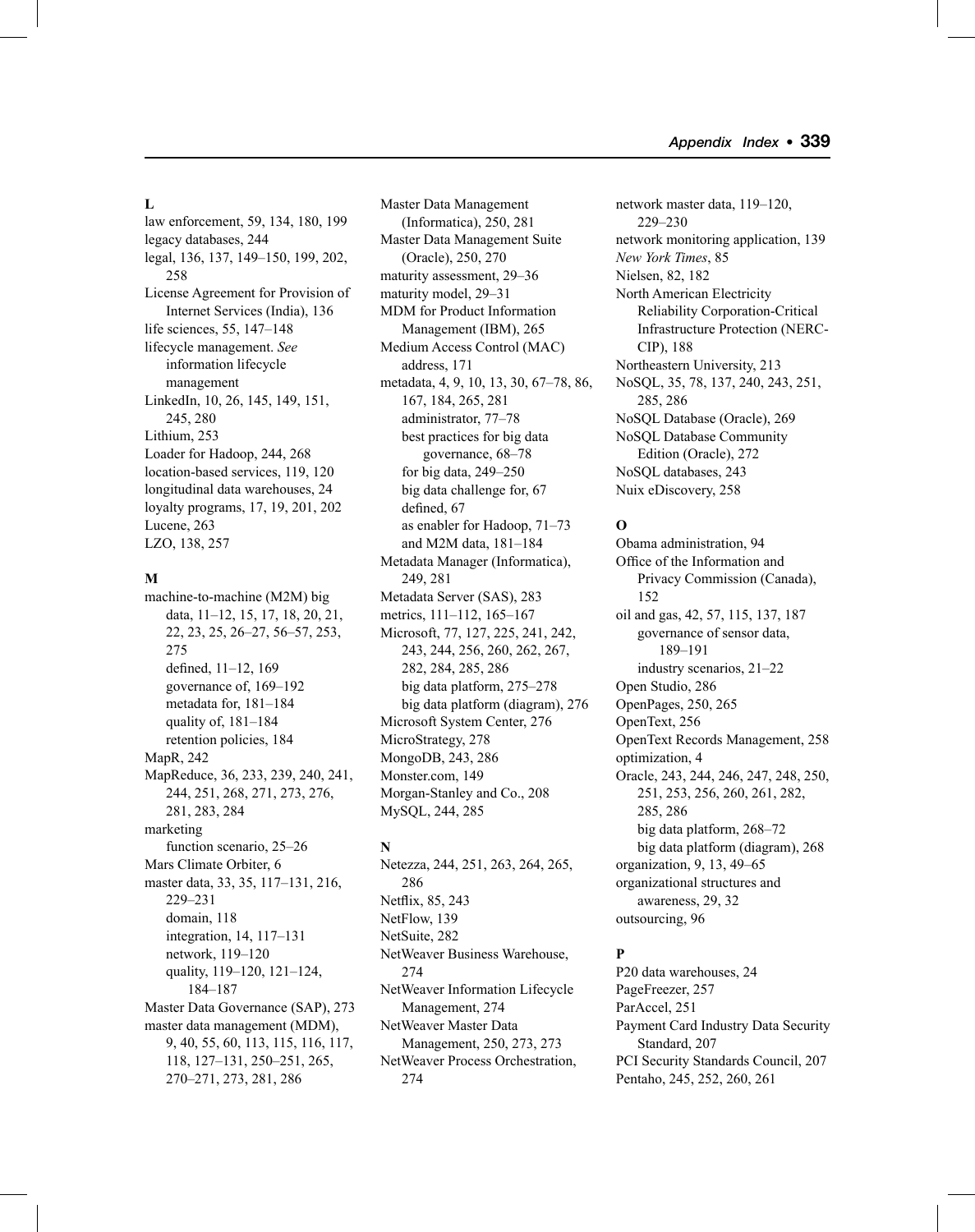big data platform, 285–286 performance management, 119–120 Persistent Data Masking (Informatica), 282 Personal Data Protection Act (Singapore), 95 personally identifiable information (PII), 73, 84, 86, 165, 176, 231, 233, 247 pharmaceuticals, 77, 147–148, 186, 278 pharmacy, 43–44, 194 Pig, 240, 241, 278, 281, 283, 284, 286 Pig Latin, 73, 241 plant operation function scenario, 26 policies, 4, 10, 12, 14, 29, 33, 116, 133, 206–207, 214, 265 information policy management, 249–250 social media, 150–152, 162–165 Point of Sale Transaction Logs (POS TLogs), 22, 123, 197 PostreSQL, 244 Power View, PowerCenter, 245, 280, 281 PowerExchange, 245, 280 PowerPivot, 277 Prediction API (Google), 285 predictive analytics, 16, 19, 34, 246, 252–253, 252–253 predictive maintenance models, 119 preventive maintenance, 114, 119, 184–187 privacy, 5, 9, 13, 15, 19, 20, 21, 23, 26–27, 35, 73, 121–124, 266–267, 282 best practices for big data, 83–99 big data, 79–99 of biometric data, 200–202 European regulations, 86–90 FTC proposed framework for, 84 India regulations, 95–96 laws and regulations, 86–96, 216–217, 254–255 location, 173–175 network data, 231 RFID, 176–179 right of, 13, 79

Singapore regulations, 95 smart meter, 179–181 and social media, 125–126, 146, 148, 149, 151, 152, 156, 157, 159, 160, 161, 165, 167 South Africa regulations, 95 United States regulations, 90–95 Privacy Act (Australia), 203 privacy impact assessment, 84, 176, 203 privileged users, 98–99 process map, 115 Product Hub, 270 Professional Petroleum Data Management Association, 191 Protection of Personal Information Act (South Africa), 95 Publicly Available Specification (PAS) 55, 191

## **Q**

quality. *See* big data, quality; data quality management quality requirements matrix, 103–104 QlikView, 252

# **R**

R, 252, 272 R Connector for Hadoop, 271 RACI matrix, 49–54 railroads industry scenario, 23–24 RainStor, 138, 257 Recommind Axcelerate eDiscovery Suite, 258 Records and Retention Management (IBM), 267 records management, 257 Reed Elsevier, 82, 259 reference architecture for big data, 237–260 reference data, 124–125, 217, 251, 265 regulatory requirements, 34, 86–96, 145–150 Relational Database Service (Amazon RDS), 284 relational databases, 243–244

retail, 41–42, 85, 106, 115, 116, 118, 178, 274 industry scenarios, 17–19 retention policies and schedules, 11, 12, 22, 23, 92, 133, 134–136, 139–140, 180, 184, 185–186, 191, 202, 257–258, 267 RFID, 11, 18, 56, 84, 169, 171, 176–179, 181 Riak, 243 risk, 23, 75. *See also* data risk management roles and responsibilities, big data governance, 54–64 RSA Archer eGRC, 250 RulePoint, 280

## **S**

Safe Harbor Framework, 97–98 Safe Harbor Principles, 96–98 SalesForce, 259, 282 SalesForce Radian6, 253 San Diego Gas and Electric, 180–181 SAP, 243, 247, 248, 250, 282, 286 big data platform, 272–275 big data platform (diagram), 272 SAS, 246, 247, 248, 252, 253, 259, 260, 261, 286 big data platform, 282–283 SAS/Access Interface to Hadoop, 283 scalability, 72 Schedule Management (IBM), 255, 266, 267 search indexes, 77 security breach notification laws, 94 Security Information and Event Management (SEIM), 27, 255 seismic data, 21 sensitive big data flagging in the metadata repository, 86 identifying, 84–86 and privileged users, 98–99 tagging in the business glossary, 73–74 sensor data, 14, 20, 22, 23–24, 38– 29, 56, 108–109, 115, 124–125, 137, 138, 169, 185, 189–191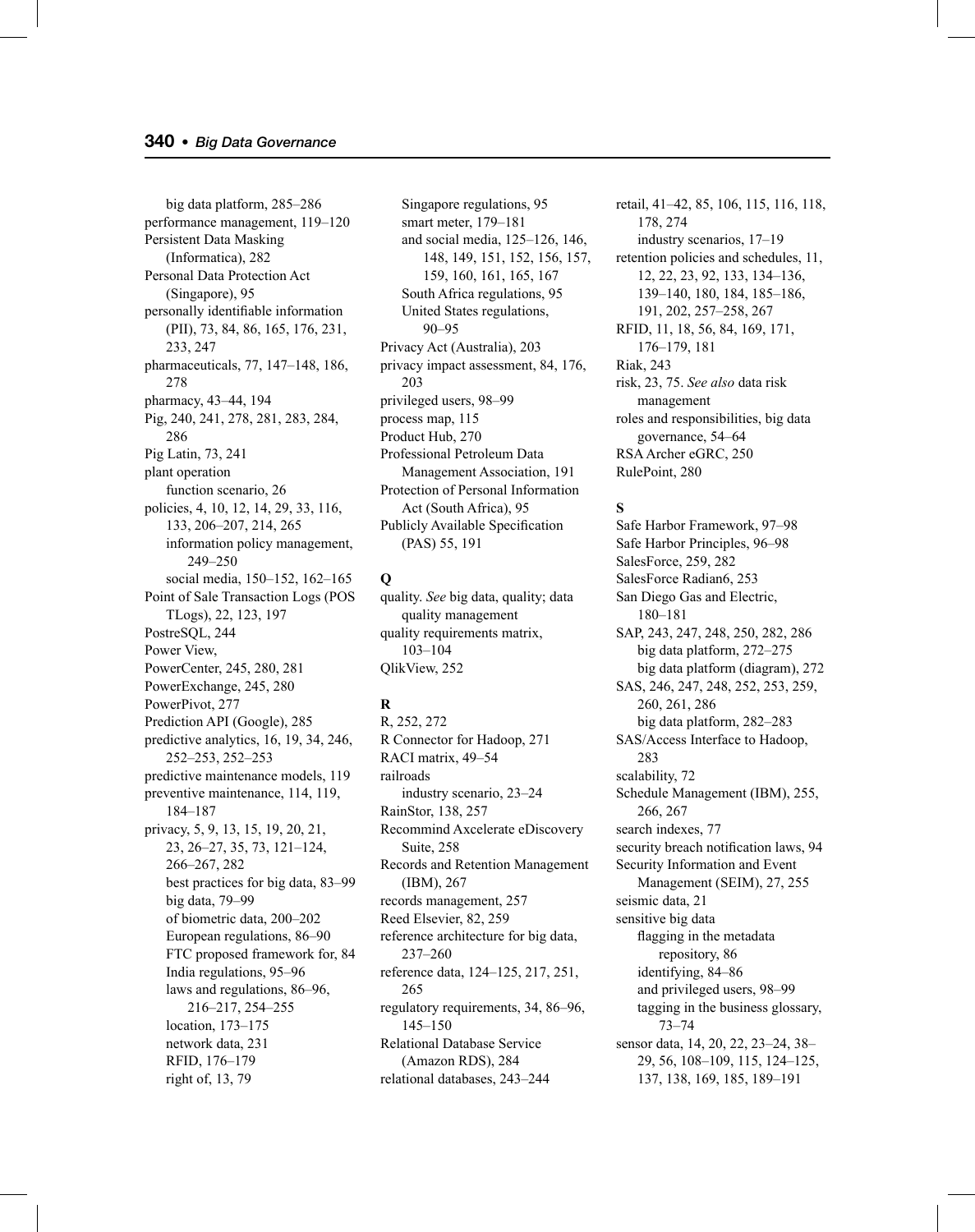sentiment analysis, 15, 25–26, 105, 119, 123, 250 Service Target Performance Incentive Scheme (Australia), 69–70 Siemens, 187–188 Simple Storage Service, 284–285 single point of failure, 72 Singapore, 95 Site Hub, 270 "skip tracking," 149 Smart Analytics System (IBM), 251, 263, 265 Smart Archive (IBM), 257, 267 Smart Meter Analytics, 275 smart meters, 40–41, 56, 69–70, 137–138, 179–181, 219–226 "social graph," 172 social listening, 105–106, 232, 253 "social MDM," 250 Social Media Analytics (SAS), 253 social media big data, 10–11, 13, 15, 17, 18, 19, 20, 23, 24, 25–26, 26–27, 40, 55–56, 86, 88, 92, 94, 115, 118, 125–126, 131, 139–140, 143–167, 152, 170, 200, 202, 229, 230, 232, 250, 253, 256, 257, 266 acceptable use of data from, 145–146, 150–152 governance of, 143–167 and privacy, 125–126, 146, 148, 149, 151, 152, 156, 157, 159, 160, 161, 165, 167 quality of, 152–154 solidDB, 243, 264 Song-Beverly Credit Card Act (California), 95 SourceOne, 257, 284 South Africa, 95 Spitz, Malte, 80 Splunk, 253 SPSS, 252, 266 SPSS Text Analytics for Surveys, 264 SQL Server, 243, 244, 276, 285 SQL Server Analysis Services, 277–278 SQL Server Integration Services, 277

SQL Server Parallel Data Warehouse, 277 SQL Server Reporting Services, 277 Sqoop, 243 "stalking apps," 174 steward. *See* data steward stewardship, 29, 32. *See also* data stewards StreamBase, 243 streaming analytics, 102, 107–111, 111–112, 124–125, 138, 182, 195, 242, 248, 252, 263, 273 Stuxnet worm, 187–188 Supervisory Control and Data Acquisition (SCADA), 12, 187–191 Supplier Hub, 270 supporting disciplines, 31 Sybase, 273 Sybase Adaptive Server Enterprise, 273 Sybase Event, 243 Sybase Event Stream Processor, 273 Sybase IQ, 251, 273 Sybase SQL Anywhere, 273 Symantec, 257, 258

# **T**

T-Mobile, 230 Tableau, 252, 278 Taiwan High Speed Rail Corporation (THSRC), 37–39 Talend, 245, 260, 261 big data platform, 286 Talend Enterprise, 286 Talend Unified Platform, 286 telecommunications, 56, 58, 59, 73, 79, 80, 98, 109–110, 119–120, 121–124, 135, 181, 194–195, 242 big data governance for, 227–233 big data lifecycle management for, 233 big data quality for, 232 big data types, 228–229 data privacy for, 231–232 industry scenarios, 19–20 integrating big data with master data, 229–231 telematics, 20, 181 Teradata, 251, 260, 261, 286

big data platform, 283–284 test data management, 258, 267 text analytics, 23, 25, 52, 127–131, 246, 263, 264 Text Analytics (SAS), 246 Thailand, 136 Thomson Reuters, 82, 259 TimesTen In-Memory Database, 243, 269, 272 Title VII, U.S. Civil Rights Act, 151 Tivoli Security Operations Manager, 255, 266, 267 traffic management, 182, 232 transaction data (big), 12, 16, 19, 21, 22, 49–54, 58–59, 70–71, 193–198, 257 examples of, 193–194 governance of, 193–198 transportation, 23–24, 75–77, 98, 182 triangulation, 122, 171 Trillium Software, 247, 259 TS Discovery, 247 TS Quality, 248 TS Quality on Demand, 259 Twitter, 10, 13, 25–26, 35, 40, 80, 82, 102–107, 108, 118, 131, 145, 146, 149, 151, 153, 232, 243, 245, 251, 253, 269, 278, 280

## **U**

U.K. Department of Culture, Media and Sport, 156–157 U.K. Financial Services Authority, 208 U.K. Home Office, 134 U.K. Information Commissioner, 158–159 U.K. Privacy and Electronic Communications Regulations 2003, 157–158 U.S. Age Discrimination in Employment Act, 151 U.S. Americans with Disabilities Act, 152 U.S. Cable Communications Act, 91, 173 U.S. Children's Online Privacy Protection Act, 91